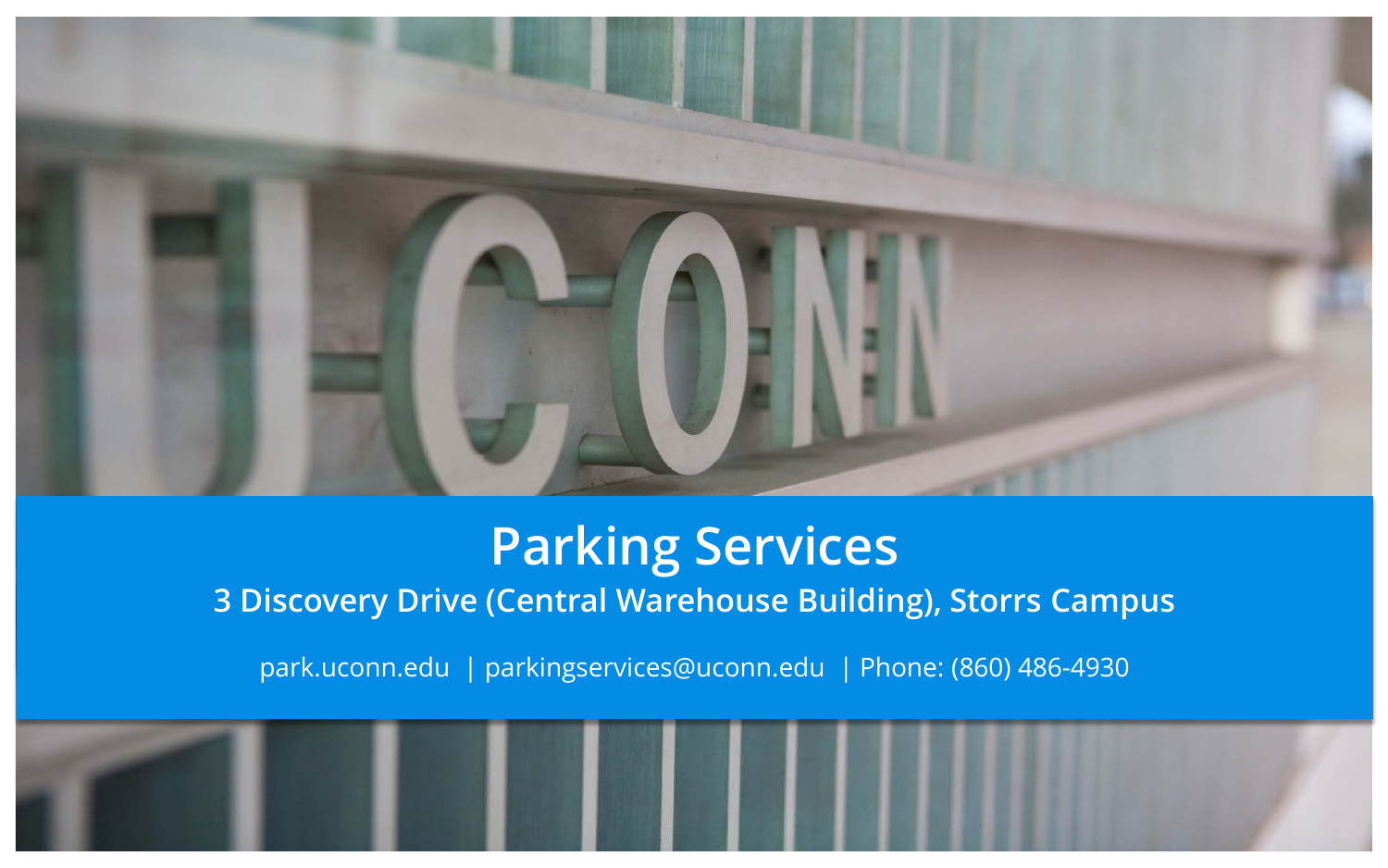## **Parking Permit Information**

#### **Parking Permits are VIRTUAL:**

- **›** Permits can be purchased in the [Online Portal](https://login.uconn.edu/cas/login?service=https%3A%2F%2Fctitt-uconn.cticloudhost.com%2Fsignin-cas%3Fstate%3De3cf11a60318416b9acda3a987c2bde2)
- **›** No physical permits will be distributed
- **›** Parking Enforcement is via License Plate Recognition (LPR)
- **›** *Your license plate is your permit. Please enter it correctly in the online application*
- **›** Multiple vehicles can be associated with your permit but only one can park on campus at a time
- **›** Permits will be perpetual and will not expire as long as you are employed by the University and do not have 2 or more past due parking citations

*Keep vehicle information updated via Email or webform.* 



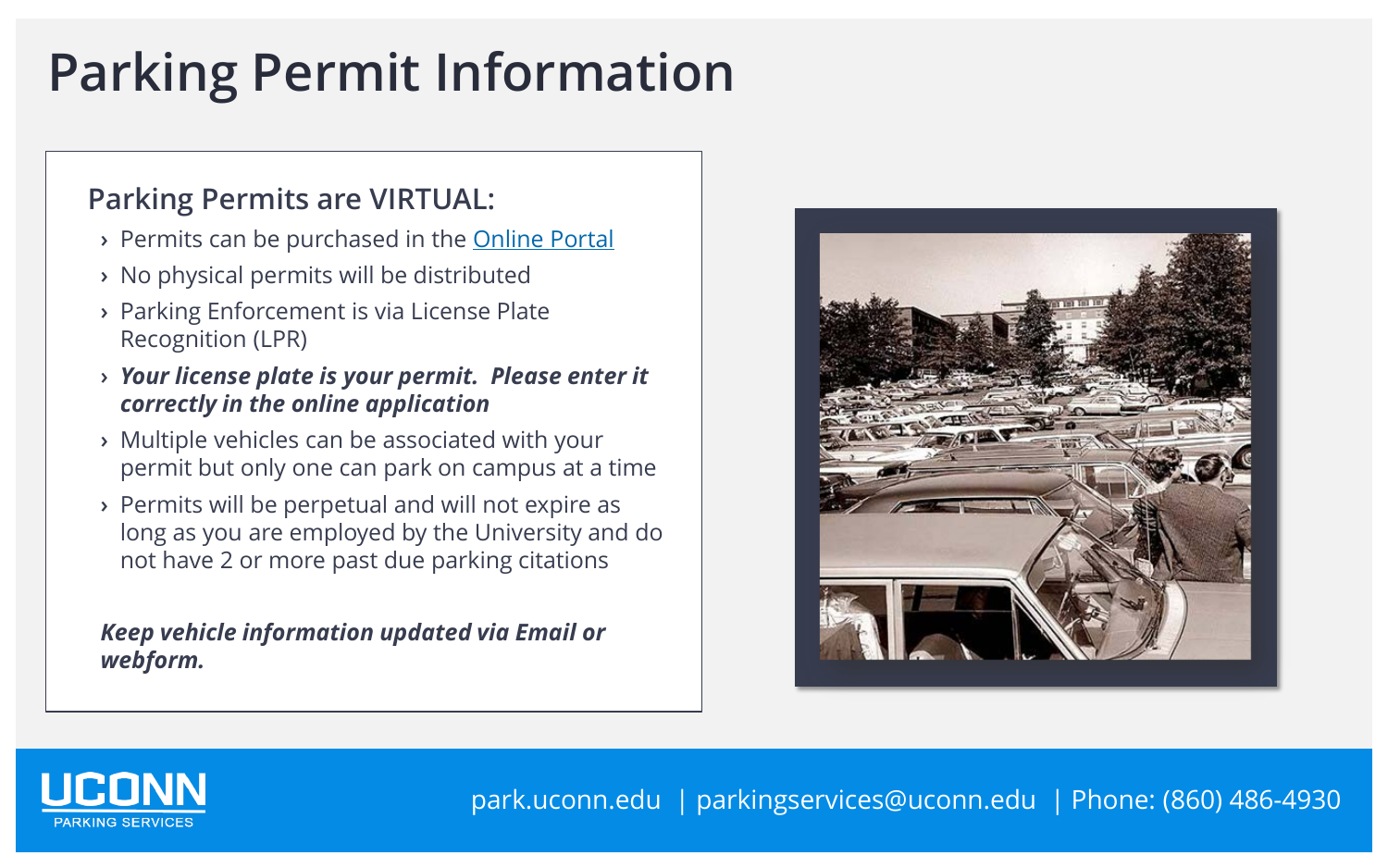## **General Parking Information**

#### **Permits are required:**

- **›** Monday Friday
- **›** 7:00 AM 5:00 PM and 24/7 in some areas
- **›** Parking Charges are Payroll Deducted

### **Parking is available:**

- **›** South Garage (\$22.09)
- **›** Area 2 (Based on Salary, Campus and Bargaining Unit)
- **›** Area 3 (Free) on Outskirts UConn Shuttle bus available at no charge (www.transpo.uconn.edu)
- **›** Regional Campuses (Area 2 rates)
- **›** Lost & Stolen form (keycards)



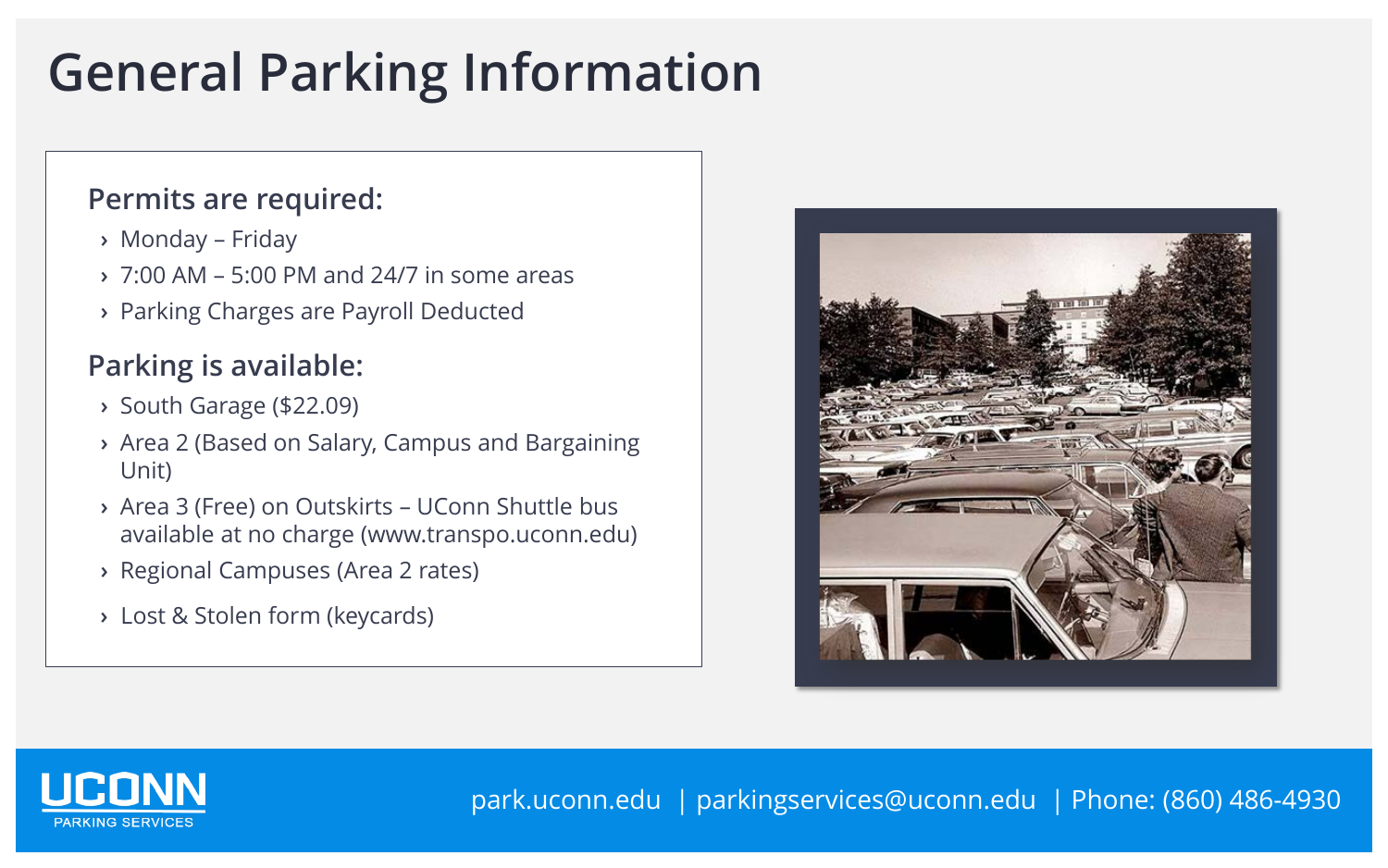### **Where Not to Park**

#### **No Parking Areas**

- **›** Handicap
- **›** Fire Lanes
- **›** Sidewalks
- **›** Lawns
- **›** Dirt Areas
- **›** Tow Zones
- **›** Otherwise Signed

### **Handicapped Spaces**

**›** State-Issued Permits required along with UConn Parking Permit

**Visit [www.parking.uconn.edu](http://www.parking.uconn.edu/)**

**for Construction Updates** 

**Impacting Parking Lots**

**PLEASE NOTE:**

**›** \$150 Fine for Handicap Parking Violation



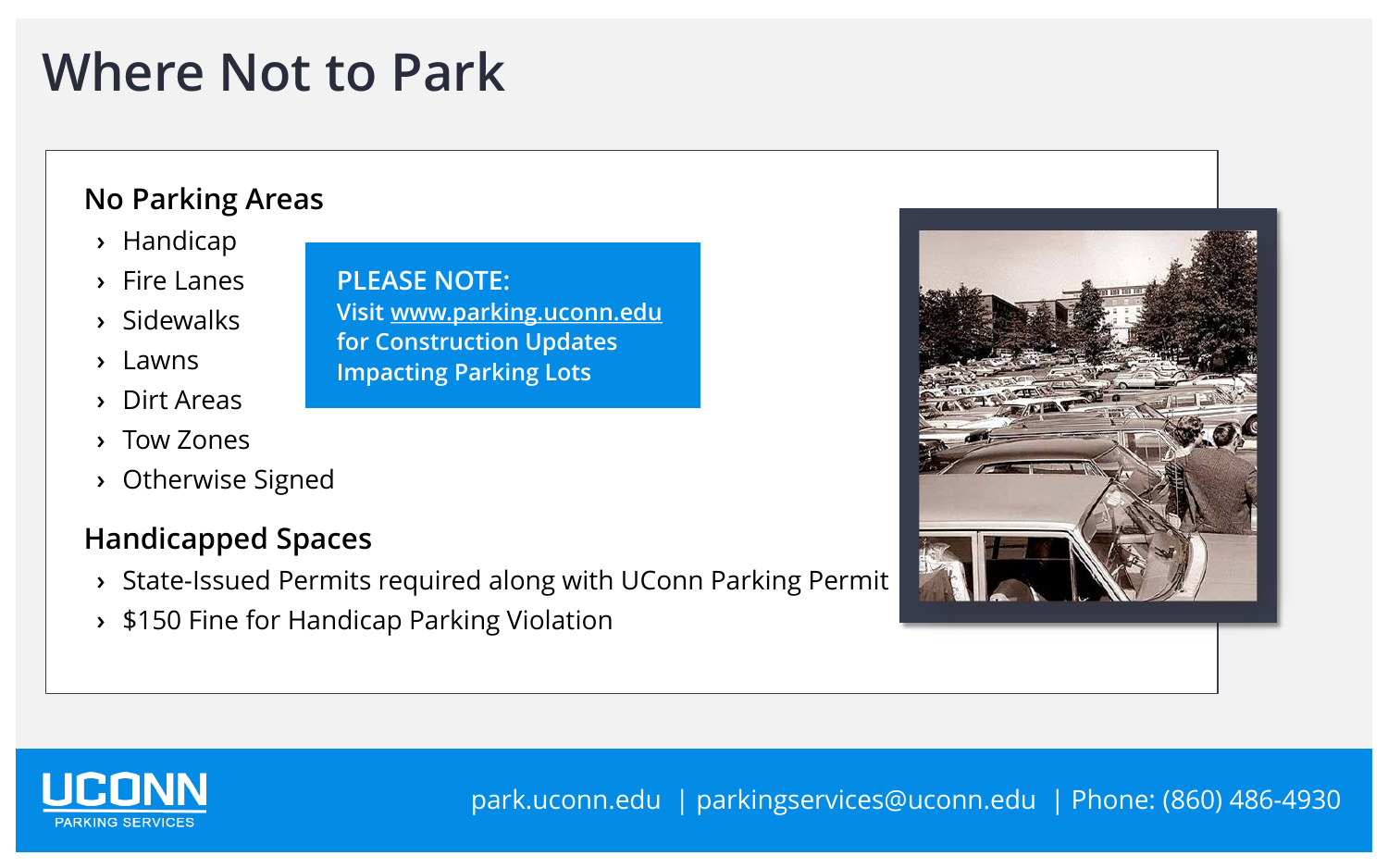### **Tickets & Approval Process**

**Pay or appeal all tickets within 14 days to avoid additional charges – They Don't Go Away.**

#### **Appeals Process**

- *Appeal within 14 days*
- Written appeals submitted in the [Online Portal](https://login.uconn.edu/cas/login?service=https%3A%2F%2Fctitt-uconn.cticloudhost.com%2Fsignin-cas%3Fstate%3De3cf11a60318416b9acda3a987c2bde2)
- Verbal appeals may be requested upon denial of written appeal IF additional information can be provided